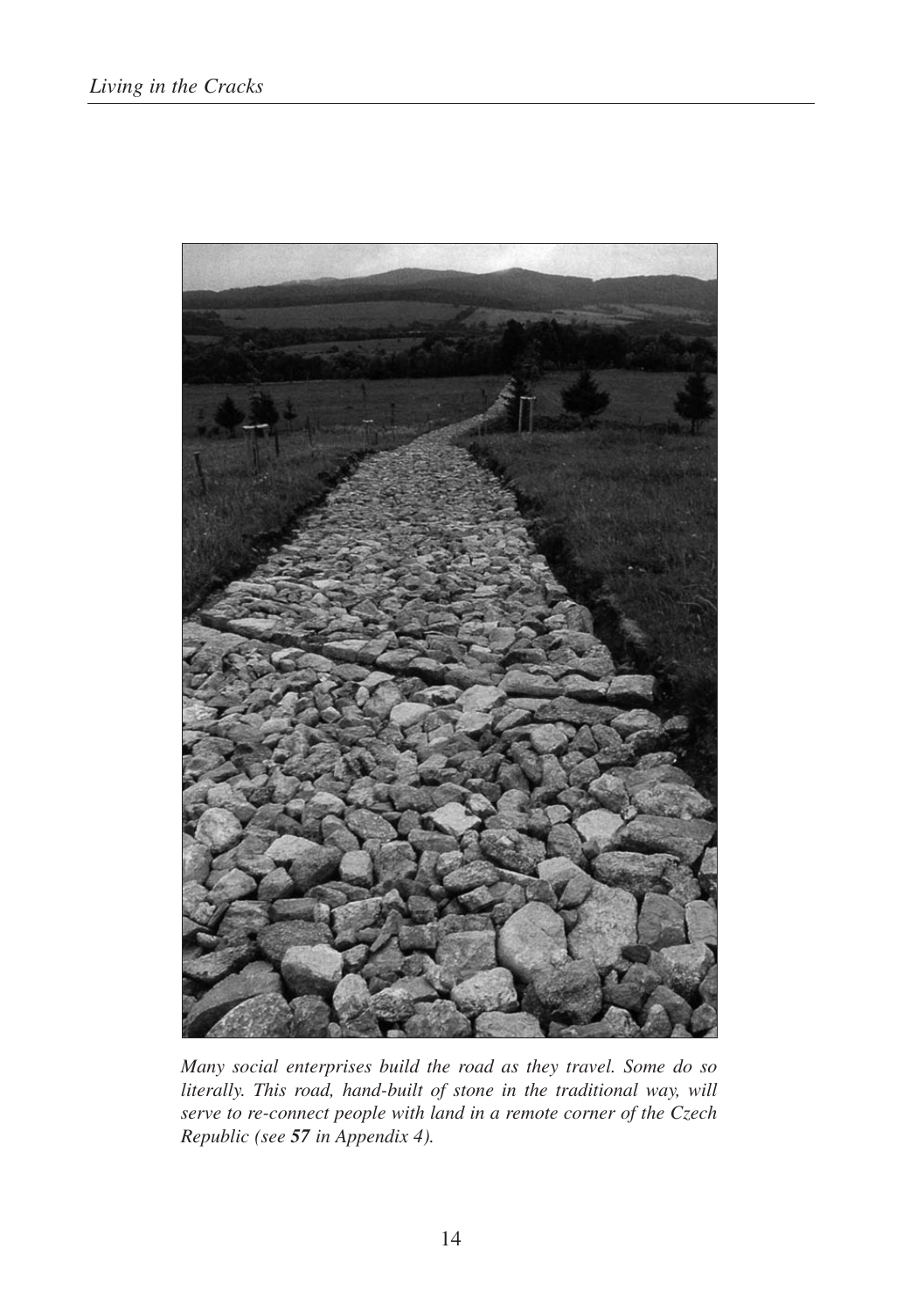# **1 SOCIAL ENTERPRISE - WHAT IS IT?**

*"I wonder if I've been changed in the night? Let me think: was I the same when I got up this morning? I almost think I can remember feeling a little different. But if I'm not the same, the next question is, who in the world am I? Ah, that's the great puzzle!"* 

*Alice in Wonderland*

### **1.1 A country tale from East and West**

"In May, the whole countryside lights up with the white blossoms of fruit trees. Some say that is what gave the White Carpathians their name," Radim Machu tells me with a smile as we sit in his small office above the Hostetin apple-juice plant shop floor. We are drinking the unadulterated, unfiltered, undiluted organic product made from local apple varieties, and I had commented on its wonderful taste. Radim agrees, but adds: "Our main target group when we built the apple-juice plant were not the consumers, but the producers. Local people, who own orchards of rare old apple varieties, so-called landraces, adapted over the centuries to local weather and soil conditions. The trees add beauty to the landscape, the apples have distinctive flavours and, crucially, these landraces do well on an organic basis, without chemical inputs. As fruit-picking is labour-intensive and there had been no way to sell the apples before, the orchards were being cut down or falling into disuse. With the new apple-juice plant, the local growers once more have a market for their apples and this should ensure the orchards' existence for the

future, with benefits for both landscape and biodiversity."

Radim, geographer, deputy mayor and a local born and bred, both lives and works in tiny **Hostetin** village (220 inhabitants) in the nascent Centre for Model Ecological Projects, of which the



*Hostetin apple-juice had just received an "organic product of the year 2002" award.*

apple-juice plant is the most prominent. As he explained, the plant is not large its yearly produce of juice is around 130,000 litres. Yet its benefits are considerable: besides those mentioned above, it offers consumers a healthy drink in recyclable glass bottles and has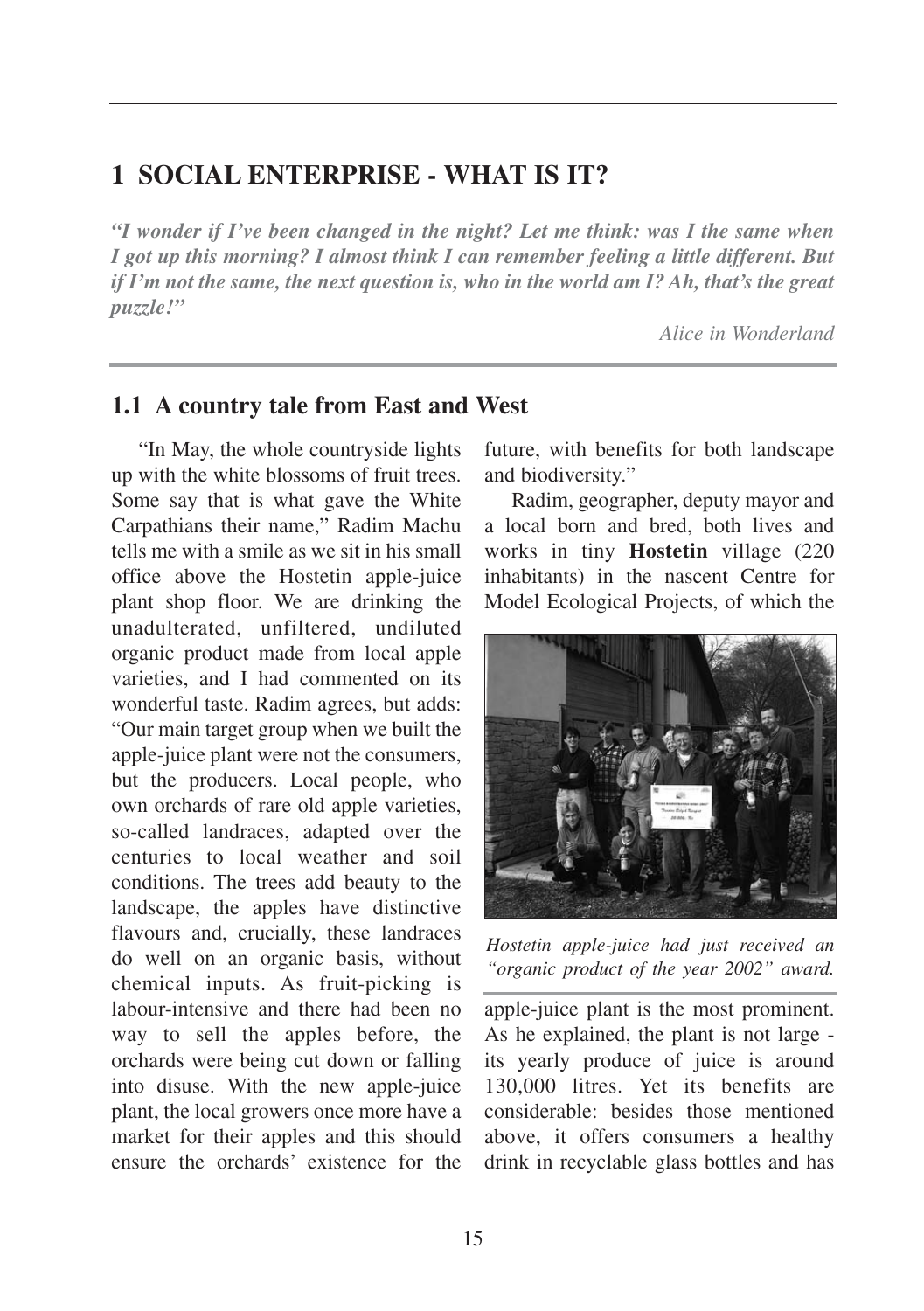enhanced local employment as well as local pride. In addition, it is projected to serve as a source of sustainable income for White Carpathian Traditions, an association of local environmental groups, village councils and farmers.

"The plant was built, furnished and started-up in 2000 with a mix of grant and loan finance. The largest donor was the Luxembourg environmental ministry, which gave us a grant of £80,000. Substantially smaller contributions came from Hostetin village council, several foundations and the Czech Ministry for the Environment. A £27,000 loan from the Luxembourg ethical credit organisation, Alterfinanz, and a smaller bridging loan from the Veronica Foundation helped us to kick-off," Radim explained. "Once the main loan is paid off, which will now be quite soon, we will make a small profit and this will go to the White Carpathian Traditions association, which manages the plant on a long-term lease from a Brno-based environmental organisation, the Veronica Foundation. The association will use it to support local projects enhancing what we call local bio- as well as cultural diversity. Besides conserving landraces, packing and distributing local organic meat is an important priority."

In this highland area, diversity of culture and nature do indeed go hand- -in-hand. Traditional sheep-farming has helped create and preserve meadows with rare orchids and other flowers, and fruit-drying, another subsistence activity, has always had a communal dimension, with neighbours tending the wood-fired drying sheds and talking and drinking

into the night. One such fruit-drying facility was repaired by volunteers on the Veronica Foundation grounds, another has been refurbished by a local farmer, who is a member of the association. "White Carpathian Traditions has developed a certification programme not only for local organic food, but also for local traditional crafts products. It now has a trading arm which sells the apple-juice and herb teas from local meadows, and plans to expand to dried fruits and other local products as well," Radim continued, explaining however that distribution has been a problem, forcing the enterprise to sell more than half of the apple-juice through a supermarket chain despite its ethos of economic localisation.

Although the project has been able to build on a bedrock of decades of efforts to conserve local orchards and meadows, the impulse for the apple-juice plant came from abroad, as Yvonna Gaillyova, another person involved in the project from the beginning, told me: "After the Iron Curtain came down, we met Raymond Aendekerk from the Luxembourg-based environmental organisation Hellef fir d'Natur. He is not only an environmentalist but has his own little apple-juice plant as well! So he was able to obtain funding and credit for us and advise us on technicalities too. He even discovered a German apple-juice plant owner who was retiring and sold us his machinery for a token price." The Veronica environmental organisation based in Brno, where Yvonna works, was the recipient of the grant money and oversaw the construction of the plant, which it has now leased to White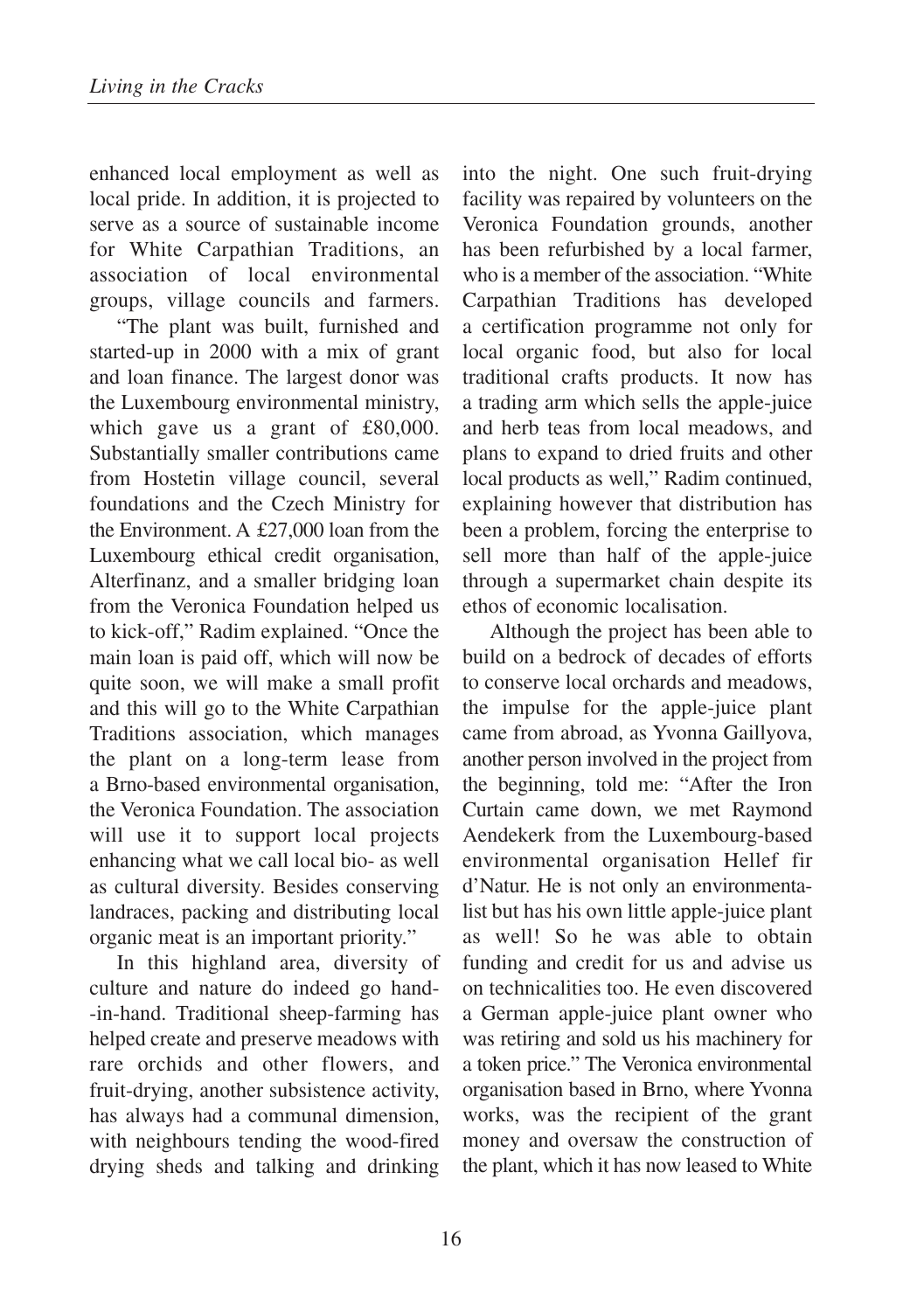Carpathian Traditions. The Veronica Foundation remains the owner of the grounds and the buildings. "The people from Hellef fir d'Natur still come over regularly. We have become good friends and they appreciate our distinctive folk culture, including the local music. We have recently been able to give something back to them when we developed a new technology for blending beet and apple juice," Yvonna explained. The new beet/apple juice is part of an effort at expanding the production season of the plant, which so far has run only a few weeks every year. "We could produce juice from fruit concentrate imported from Germany, but this is against our principles. We want to process products from the area, so we are trying to make juice from local vegetables instead." Other plans include a new warehouse and, more ambitiously, a year-round education centre built to high environmental standards which will run courses for farmers, small businesses, local councils and others interested in replicating the pilot projects which have so far been successfully implemented in the area. Besides the apple-juice plant and fruit-drying facilities, these include a reed-bed water treatment plant, a wood- -fired heating plant and a self-build scheme for solar collectors, etc. (see Fig. 6 in Chapter 4). Many educational activities take place on the grounds already, including the yearly **Hostetin** summer camp, where volunteers have fun, learn new skills and help with practical tasks. These have included recycling the sun-dried bricks from old buildings on the site, thus saving construction costs, and more recently insulation of the plant buildings using local bales of straw. Enthusiastic volunteers also helped considerably with finding networks for marketing the product, keeping advertising and public relations costs to a paltry 1.6% in 2001 (Tydlackova 2002).



*Camille Dreissler sees the mission of the Isle of Eigg Trust as sefeguarding the future of the island on a principle of not-for-profit ownership.*

Those involved in the **Hostetin Apple-juice Plant** speak of maintaining cultural and natural diversity. In a similar vein, Camille Dreissler in another remote corner of Europe sees the goal of the **Isle of Eigg Trust** as "safeguarding the future of the island in human and natural terms, on a principle of not-for-profit ownership."

Like the White Carpathians and other rural areas Czech and British, the small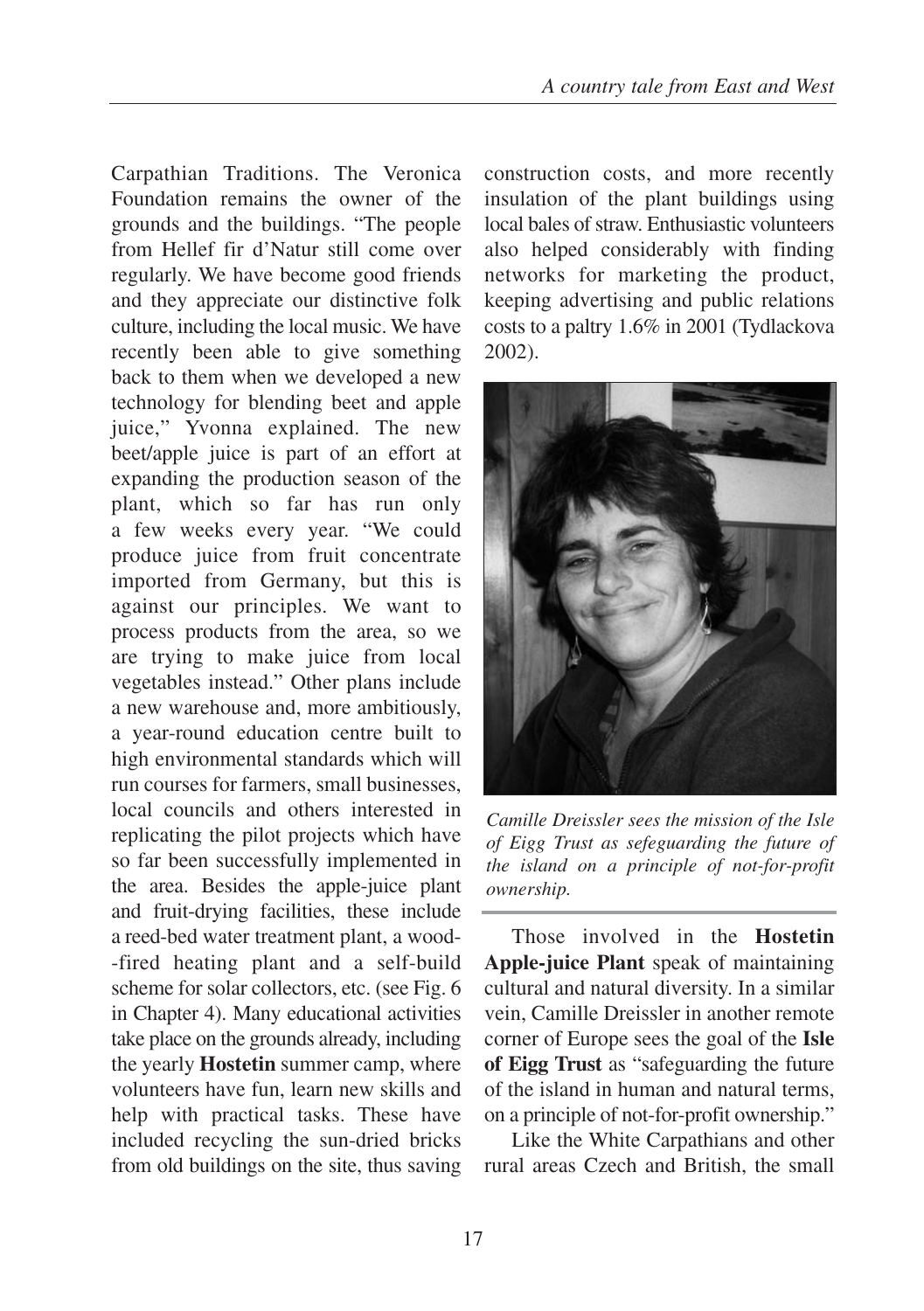**Isle of Eigg** near the Isle of Skye in the Hebrides has suffered population decline and unemployment in the past. This had been exacerbated by neglect or abuse by a string of lairds - usually absentee owners who owned practically all the land and most of the dwellings on the island. When it assumed ownership of the island in a celebrated buy-out in 19971 , the **Isle of Eigg Trust** was faced with the difficult task of pioneering a model of community ownership which would ensure a real voice in decision-making to all stakeholders in a place where a quasi-feudal system had prevailed for centuries.

Several years on, it is clear that they have succeeded though the path has not been easy. "The system has been thought about in detail by people to ensure flexibility and viability," Camille, who is a director of the trust, explained. The Trust has a 9-member full board of directors, who meet four times a year and include elected islanders, regional authority members, and, importantly on an island rich in natural heritage, representatives of the Scottish Wildlife Trust. The four resident directors, known as the island board, meet twice a month. After some discussion and misunderstandings, a formal system of communication between the residents' organisation and the Trust emerged, which has led to greater involvement in decision- -making by the 70-odd people living on the island (see Fig. 5 in Chapter 4).

In addition to the Trust, residents are also elected to a community council spanning the four islands of Eigg, Muck,

Canna and Rum, which discusses things affecting all four islands, such as ferries. "A lot of people here are wearing a lot of hats, which is sometimes difficult," Camille shrugs. Besides being an unpaid director of the Trust, she works as part- -time secretary of the council and has another part-time job in the new craft shop.

The craft shop, which has evolved into a marketing co-operative selling local residents' products, is one of the tangible results of the Trust's five-year management of the island property. It is housed in a new building erected near the pier by a trading arm, the Isle of Eigg Trading Company, which the Trust established soon after its inception. Local contractors built the pier building in record time thanks to a bank loan secured by the Trust, which will be repaid over 22 years from renting the premises within the building. Besides the craft shop, there is a general store and a tearoom, and also a new Trust office on the top floor. When I arrived there, I heard Ian, the new project manager of the Trust who had recently moved here from Edinburgh, speaking on the telephone: "No, you cannot take your car to the island… there are no roads here…everybody walks…you can rent a bike, a minibus, or cabs." He looked very happy at being able to work in such an outlandish place.

"There is a vibrancy about Eigg," Camille had told me, and I could feel it as I walked around the island, with its strange silvery light, bogs and heather, mountain backbones, and eagles flying overhead. The Trust and local crofters are working

*<sup>1)</sup> The buyout is described in detal in McIntosh, 2001*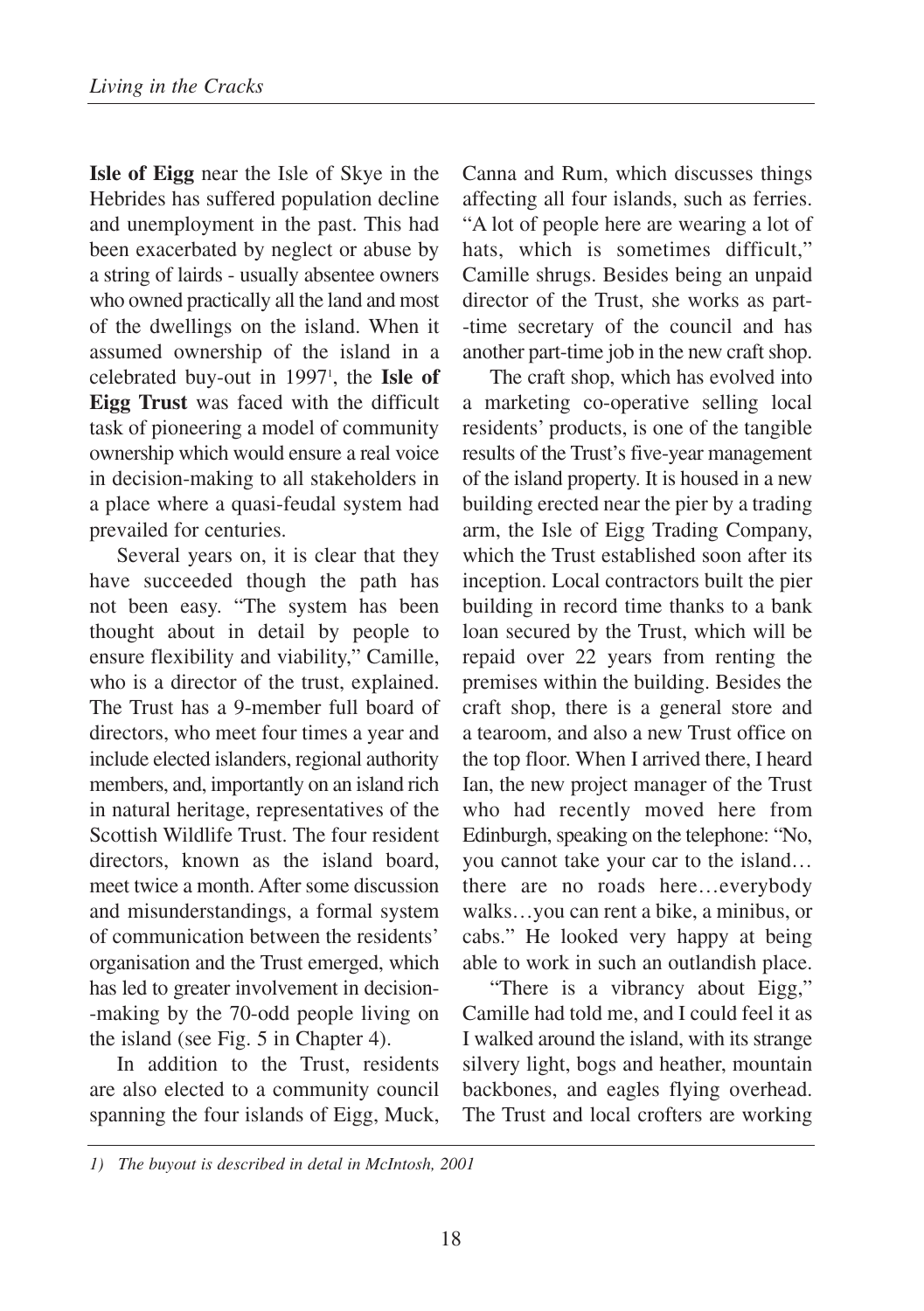in tandem with the Scottish Wildlife Trust and one important objective is to put more land under forest cover, which will serve both tourists and island biodiversity. "Such co-operation is not always the norm elsewhere," Camille assured me. "There are places in Scotland where local communities show strong resistance to conservation policies. Here however personal relations are very good and all is decided in discussion."

Camille, a native of France who chose to make the island her home over twenty years ago, has written a book about Eigg history<sup>2</sup>. "I spent a lot of time listening to the old people", she told me. As in the White Carpathians, the past seems alive here, embedded in the landscape. Perhaps it is the landscape in both places which gives the people such energy.

Besides erecting the pier building, the Isle of Eigg Trust has directed its energy towards securing leases for those residents who did not have security of tenure under the old landlords. Another priority is repairing the houses scattered around the island and owned by the Trust, some of which are empty and many of which are in disrepair. This is funded by the Lochaber Housing Association which will accept rents from the repaired properties as repayment over a 25-year period.

Boosting population numbers and increased employment are important long- -term targets. The Trust has sold houses to families committed to staying on the island and invited teachers in for courses such as accounting, forestry and computer skills. There is a communal computer with Internet access in the tearoom, and local businesses have web pages on the Trust's website. The project manager, the only full-time employee of the Trust, has an important role in encouraging the creation of jobs, helping people develop business ideas, and pointing to grant possibilities for business start-ups.

Although many people on the island remain unemployed, Camille has a vision for the island's economic future: "I would like to see the island working towards self-sufficiency. We need more arable land, more people making things on the island. A LETS scheme would help, so would the readiness of people to work at several part-time jobs rather than one full-time. Teleworking is another option, as well as exporting things to the mainland. At the moment we only export cattle and sheep. And rocking horses! Tourism can be developed, but the season is limited. The tea-room runs at a loss in early and late season."

The Trust has been prudent with its money, and can show a small profit. However, it is not financially self- -sustaining, and the salaries of the 1.5 staff are grant-funded, though Camille is optimistic in this respect: "The Trust will have to look at ways of generating more income. Hopefully, in three years' time we will make enough money to pay for the staff ourselves."

The **Hostetin Apple-juice Plant** and the **Isle of Eigg Trust**, different as they are in many ways, can both be classified as social

*<sup>2)</sup> Eigg, the story of an island, Polygon, Edinburgh, 1998*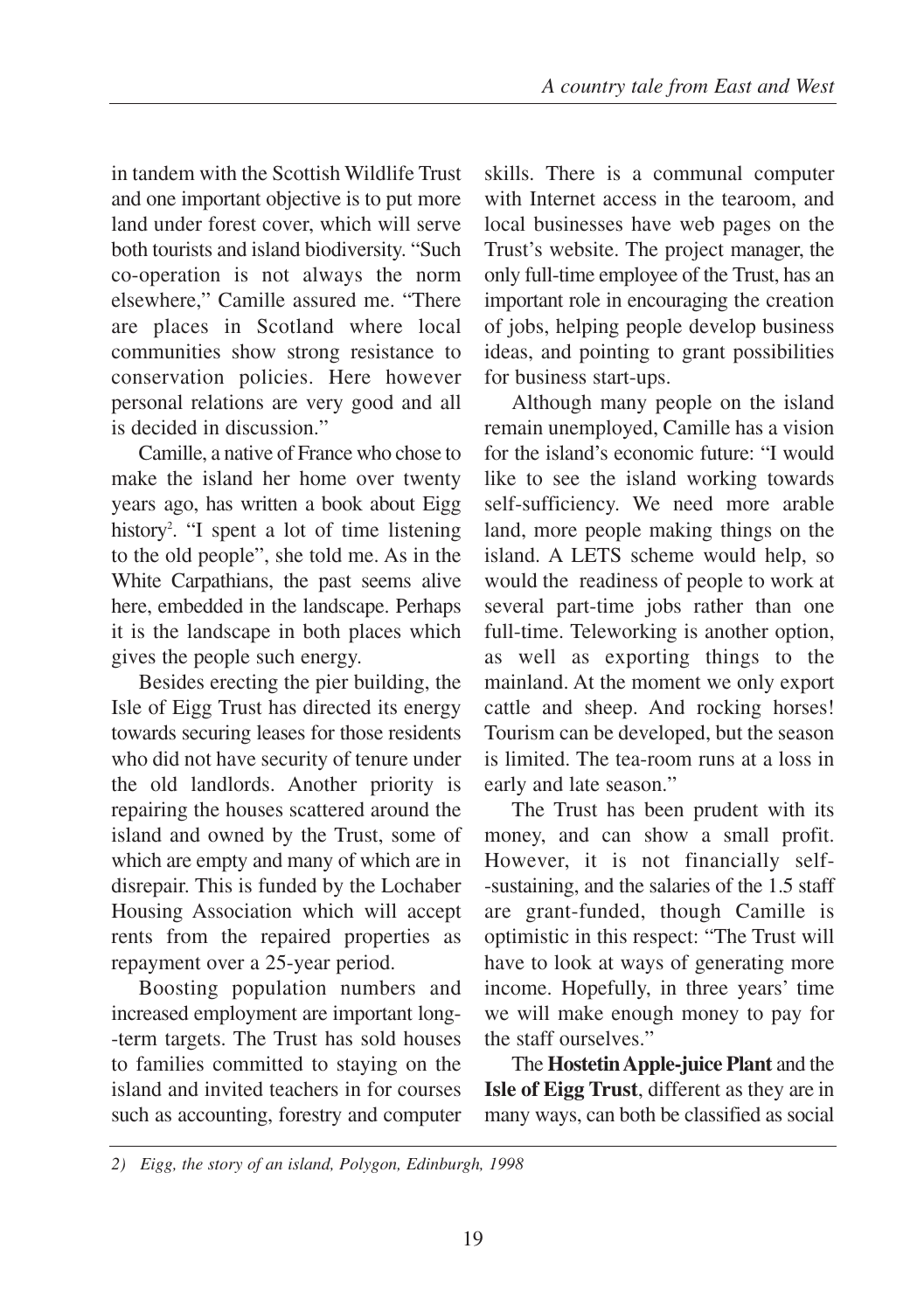enterprises: they have a financial, social and environmental remit. The next chapter looks at this elusive concept with a view to the projects studied, but if you are not particularly interested in definitions, don't hesitate to skip it and go to Chapter 2 for a dip into the history of social enterprise, or straight to Chapter 3, if you wish to learn more about what I found out about the social enterprises and the people who make them a reality in both countries.

## **1.2 Definition(s) of social enterprise: a quest for pigeonholes**

I diligently went through texts looking at definitions of social enterprise and its EU relative, the social economy. This is what I found:

According to Bruno Roelants of the European Confederation of Workers' Co-operatives, Social Co-operatives and Participative Enterprises: *A simplistic, but not altogether untrue way to put it would be: Nobody knows exactly what [the social economy] is, but everybody knows that it exists* (Roelants 2002).

A similar admission concerning social enterprise is made by new economics foundation researcher Andrea Westall (2002):

**…there are still a lot of disagreements over definitions. The easiest way out of this conundrum is generally pragmatic - "you know one when you see it", "it's actually a way of working rather than a distinct category" and, best of all, "let's not spend too much time discussing definitions". We have all used these lines and swiftly moved on to tackling some other rather more pressing and tangible issue… There is some consensus around certain types, such as community enterprises, social firms or development trusts, but less so around "not-for profit" businesses, or parts of the voluntary, co-operative and mutual sectors.** 



*Should all small farms be classified as social enterprises because they have an environmental and social public benefit? (Hallgate Farm near Petworth, Sussex)*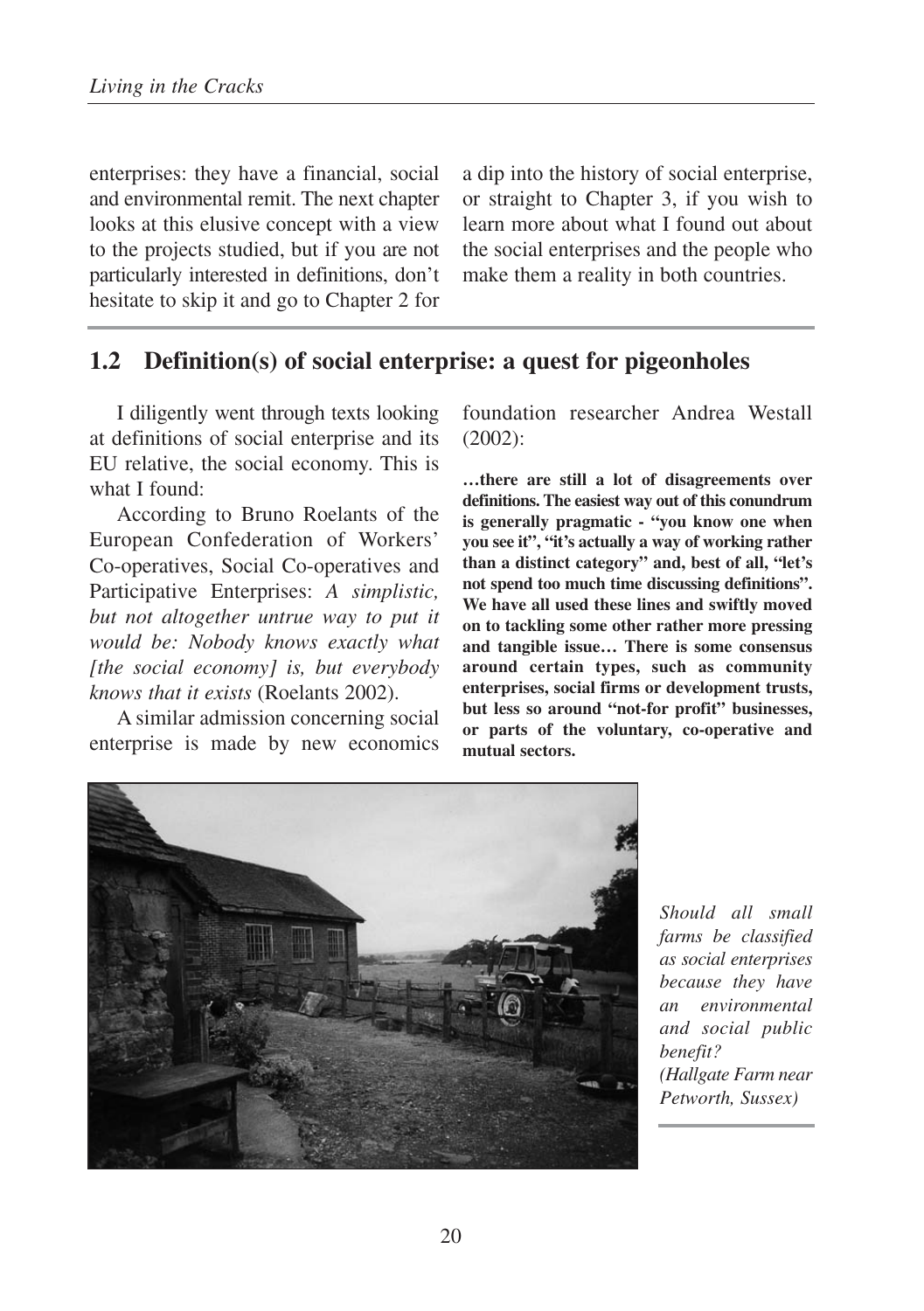Broad and partly conflicting definitions of social enterprise do exist in Britain as opposed to the Czech Republic, where the term is practically unknown. A definition from the Social Enterprise London website (SEL 2001) seems to sum up the main features of social enterprise as it is usually understood in Britain:

**Social enterprises** are businesses that trade in the market in order to fulfil social aims. They have three common characteristics:

#### **Enterprise oriented:**

They are directly involved in the production of goods and the provision of services to a market. They seek to be viable trading concerns, making a surplus from trading.

#### **Social ownership:**

They are autonomous organisations with governance and ownership structure based on participation by stakeholder groups (users or clients, local community groups, etc.) or by trustees. Profits are distributed as profit sharing to stakeholders or used for the benefit of the community.

### **Social aims:**

They have explicit social aims such as job creation, training and provision of local services. They have ethical values including a commitment to local capacity building. They are accountable to their members and the wider community for their social, environmental and economic impact.

So much for the theory. In practice the boundaries are fluid in each case. The income of social enterprises seldom all comes from their own trading, they often access private or government grant funding to a varying degree. Social ownership may be difficult to implement in organisations beyond a certain size even if they do have a co-operative structure. In some cases such a structure may even be intentionally misused, as happened in my own country during the Communist era, when so-called co-operatives were in fact government enterprises ruled, like the government itself, by the Communist Party.

Social aims, the third feature, may be expressed, but not implemented. On the other hand it may be implemented in practice though not expressed in theory. I have included two enterprises of the latter type in my Czech case studies (**60** and **64**, see Appendix 4). Both are non- -organic small farms. The case can be made that all small farms are social enterprises because they have an unrecognised public benefit (US Department of Agriculture, 1998). Casting the net even wider, could all small, de-centralised, predominantly locally trading enterprises come under the heading of "social enterprise"?

To complicate matters, not all social enterprises necessarily need to have a formal structure to be effective. According to MacGillivray et al. (2001), many "micro-social enterprises" work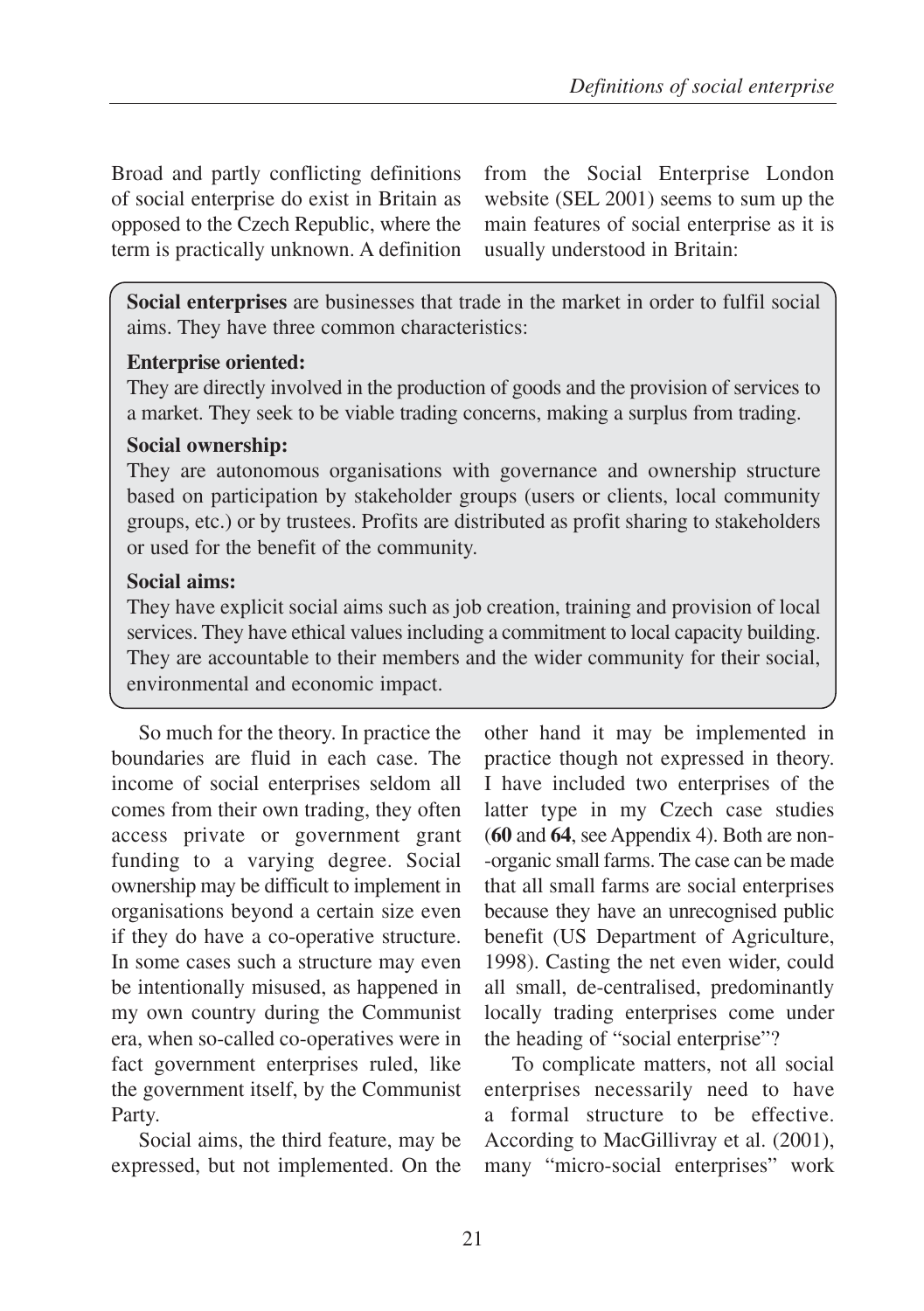

*Social enterprises are understood to exist on the interface of three institutional types: the public body, the charitable (non-profit) sector, and the business company. They also tend to blend three types of benefits: economic, social and environmental. They may thus be seen as a practical application of the goals of sustainable development.*

without staff, office or regular funding all over Britain doing all manner of useful and interesting work. **Bioclub Ceske Budejovice** is an example of a Czech micro-social enterprise. In this small self-help group, based in the city of Ceske Budejovice, members take turns ordering organic food in bulk, saving money and building a community into the bargain (see Appendix 4).

As for the relationship of social enterprises to the non-profit, business and public sector, the key word seems to be "in-between." Figure 1 shows this position in diagram.

close connections to the **public** (and municipal, which is not in fact the same thing, see Chapter 4) **sector** such as the Czech **Zahradky Arts and Crafts Workshop,** which was set up by the local council and, though 90% financially self-sustaining, remains tied to it organisationally. Another example is the **Strathfillan Community Development Trust**, which, although independent, was helped at its inception by the local community council, and is active on behalf of all the residents of the Highland villages Tyndrum and Crianlarich.<sup>3</sup>

Some social enterprises are close to the **charitable, non-profit sector**. They

A social enterprise may thus have

*<sup>3)</sup> Other social enterprises interviewed with close or more distant links tothe public sector include*  numbers 1, 2, 7, 16, 17, 23, 33, 34, 38, 46, 50, 52, 54, 59 and 67.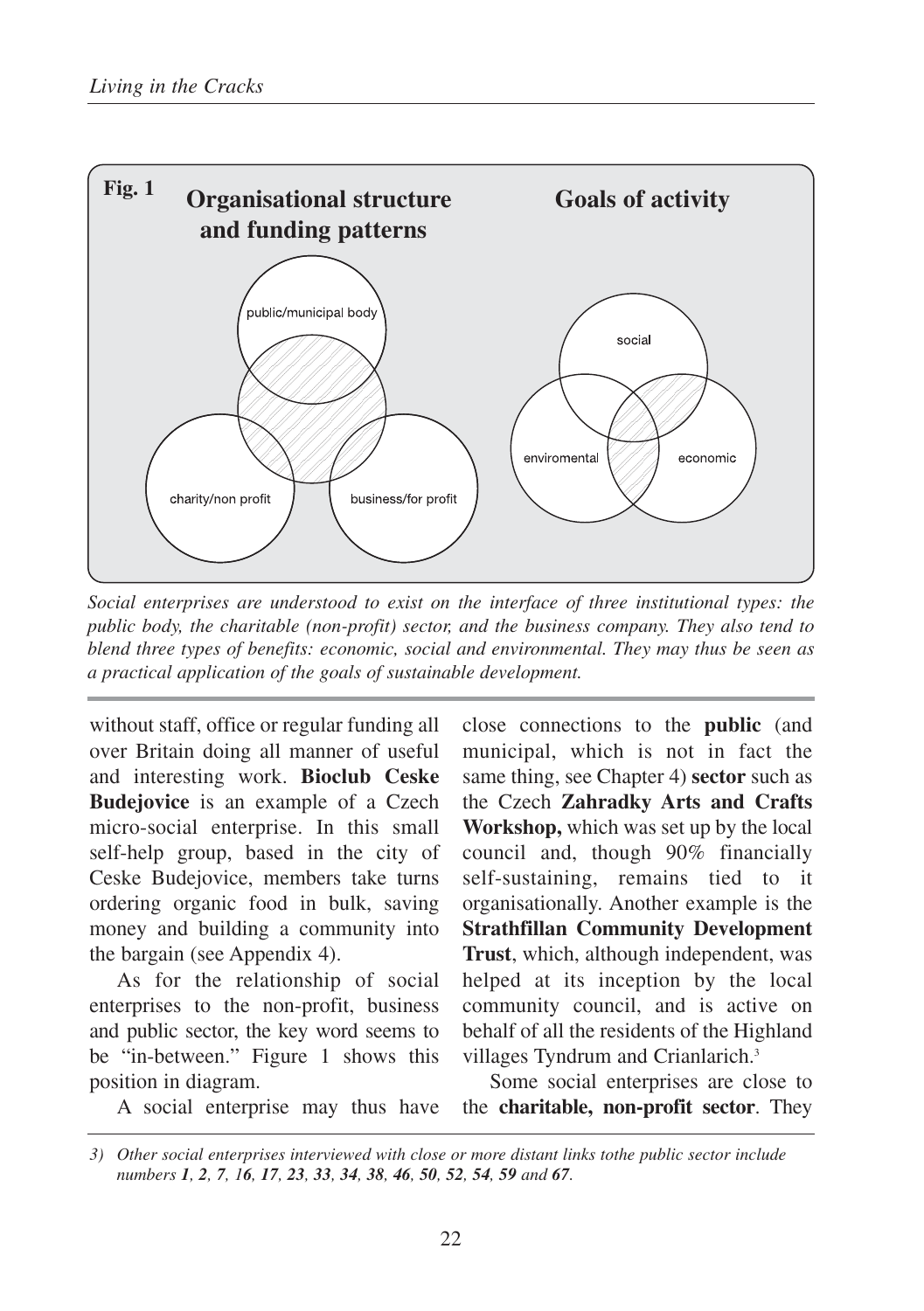tend to adhere to a strictly non-profit ethos of surplus use, often have education and training among their aims, may get most of their funding from the outside. Umbrella, research and support organisations such as **Envolve**, **REAP**, or **West Dorset Food and Land Trust** in Britain and **Kopanice Development Information Centre** in the Czech Republic fall into this category. The **Kosenka Land Trust**, which manages natural areas on behalf of future generations, or the **Glastonbury Trust**, which supports holistic educational activities by income gained from its trading arm, are further examples.<sup>4</sup>

Finally, there are social enterprises which adhere closely to the **business model**. They are often largely self- -financing, have a share company, partnership or co-operative structure, tend to rely less on volunteers and their activities are often associated with finance, production and trading. Examples in the Czech republic include the **Firemen's Insurance Company**, a national insurance company owned by firemen's groups, and the **Hutzul Farm**, which uses income from tourist accommodation and farming to breed rare Hutzul horses. British examples range from the fast-growing **Phone Co-op**, which sells telephone services to charities and individuals, to small **Beechenhill Farm**, whose organic farming income is supported by an innovative bed-and-breakfast scheme<sup>5</sup>. To make things even less clear, some projects, such as the **Borovna Forest Co-operative**

fall into several of the above categories, while others, such as the **Probio Mutual Fund**, don't fit into either one. (See also Table 1 in chapter 3.3 which gives the formal legal structure of the projects interviewed).

While the business, ethical and collective ownership aspects are present in most definitions of social enterprise and the social economy, there is another important dimension which is often overlooked: the dimension of **economic localisation.** A predominantly local economy, using local resources and local employment to produce goods and services for local consumers, may sound like a pipe dream in a world which seems to believe in world-wide competition on a "level playing field". Yet since the beginning of intensive economic globalisation in the seventies, there have been ever-louder calls for its opposite, a re-localisation of the economy: A dependence on far-off resources leads to chronic conflicts, violence and war, warned E. F. Schumacher in 1973. Let us aim for self-reliance, producing what we need using our own resources and internalising the challenges it involves, Johan Galtung suggested in 1986. The most economically successful today are those who manage to dump their negative externalities on others, agreed David Korten in 1995. We want to concentrate on what we can do to regain control over our daily lives, cried the authors of the AlterEco handbook,

*<sup>4)</sup> Others in this category arguably include numbers 2, 4, 8, 22, 34, 35, 36, 44 and 69.*

*<sup>5)</sup> Other social enterprises close in their outlook to the private sector include numbers 5, 6, 10, 11, 15,* 19, 25, 26, 30, 32, 39, 41, 42, 43, 46, 47, 49, 50, 51, 53, 55, 57, 58, 59, 60, 64 and 65.